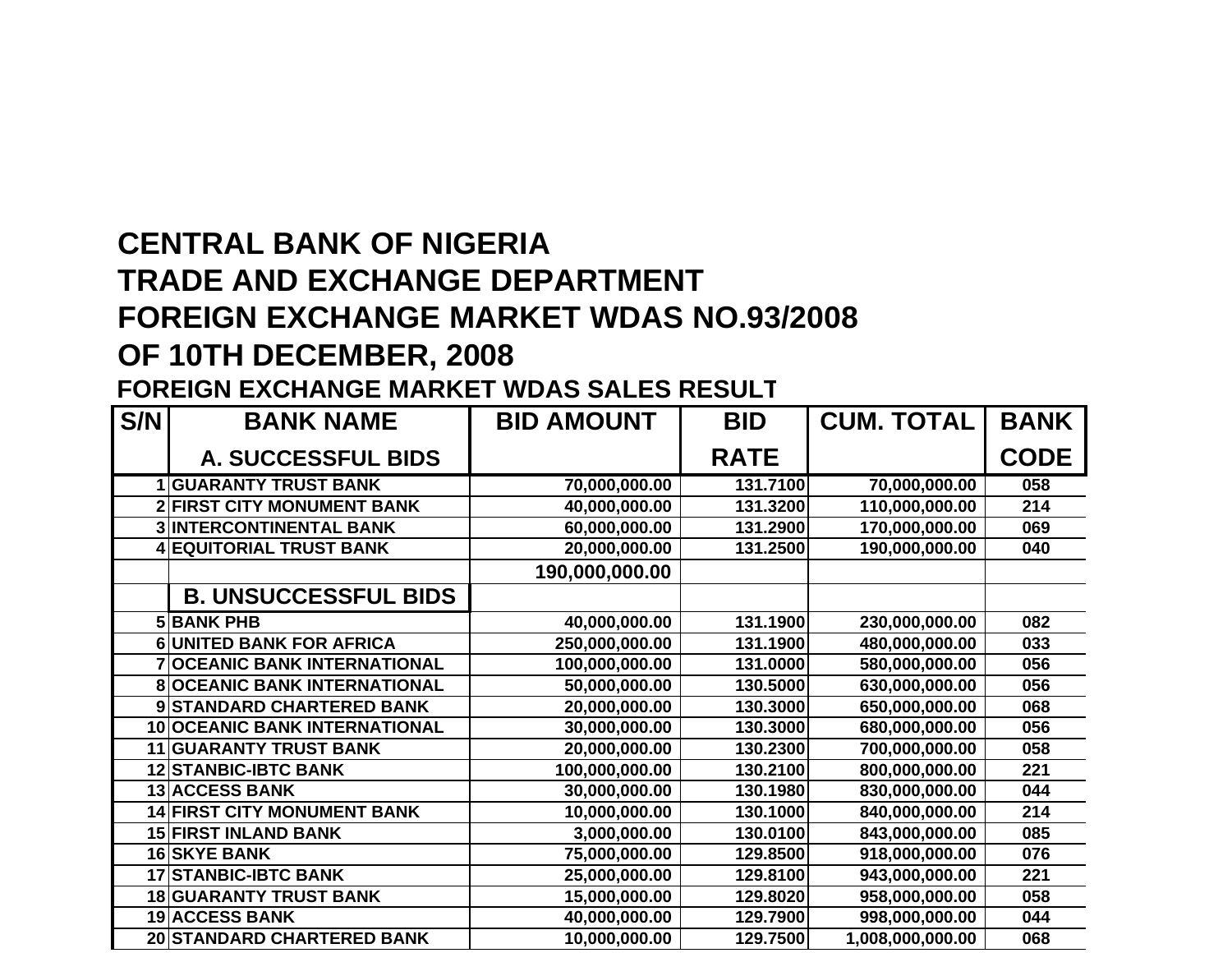| 21 ZENITH BANK                     | 30,000,000.00    | 129.7000 | 1,038,000,000.00 | 057 |
|------------------------------------|------------------|----------|------------------|-----|
| <b>22 STANBIC-IBTC BANK</b>        | 5,000,000.00     | 129.5100 | 1,043,000,000.00 | 221 |
| <b>23 STERLING BANK</b>            | 2,000,000.00     | 129.2500 | 1,045,000,000.00 | 232 |
| 24 ECOBANK                         | 20,000,000.00    | 129.2100 | 1,065,000,000.00 | 050 |
| <b>25 ZENITH BANK</b>              | 30,000,000.00    | 129.2100 | 1,095,000,000.00 | 057 |
| <b>26 ACCESS BANK</b>              | 40,000,000.00    | 129.2100 | 1,135,000,000.00 | 044 |
| 27 ECOBANK                         | 40,000,000.00    | 128.8100 | 1,175,000,000.00 | 050 |
| <b>28 STERLING BANK</b>            | 2,000,000.00     | 128.7500 | 1,177,000,000.00 | 232 |
| 29 FIRST BANK                      | 30,000,000.00    | 128.7500 | 1,207,000,000.00 | 011 |
| 30 STANDARD CHARTERED BANK         | 15,000,000.00    | 128.7500 | 1,222,000,000.00 | 068 |
| <b>31 FIRST BANK</b>               | 20,000,000.00    | 128.7200 | 1,242,000,000.00 | 011 |
| <b>32 ZENITH BANK</b>              | 10,000,000.00    | 128.7100 | 1,252,000,000.00 | 057 |
| 33 AFRIBANK                        | 3,000,000.00     | 128.7100 | 1,255,000,000.00 | 014 |
| 34 ECOBANK                         | 10,000,000.00    | 128.4600 | 1,265,000,000.00 | 050 |
| <b>35 STERLING BANK</b>            | 1,000,000.00     | 128.2200 | 1,266,000,000.00 | 232 |
| <b>36 FIRST INLAND BANK</b>        | 5,000,000.00     | 128.0900 | 1,271,000,000.00 | 085 |
| <b>37 FIRST CITY MONUMENT BANK</b> | 10,000,000.00    | 128.0000 | 1,281,000,000.00 | 214 |
| <b>38 FIRST INLAND BANK</b>        | 2,000,000.00     | 127.0900 | 1,283,000,000.00 | 085 |
| <b>39 FIRST BANK</b>               | 10,000,000.00    | 126.5000 | 1,293,000,000.00 | 011 |
| 40 SKYE BANK                       | 55,000,000.00    | 121.0000 | 1,348,000,000.00 | 076 |
|                                    | 1,158,000,000.00 |          |                  |     |
| <b>TOTAL</b>                       | 1,348,000,000.00 |          |                  |     |

## **BANKS' BDC CASH REQUES T**

| <b>S/N BANK NAME</b>        | <b>IBID AMOUNT</b> | <b>BID</b>  | <b>ICUM. TOTAL IBANK</b> |              |
|-----------------------------|--------------------|-------------|--------------------------|--------------|
| <b>A. UNSUCCESSFUL BIDS</b> |                    | <b>RATE</b> |                          | <b>ICODE</b> |
| <b>1 FIRST INLAND BANK</b>  | 1,000,000.00       | 130.0100    | 1,000,000.00             | 085          |
| <b>2IACCESS BANK</b>        | 1,000,000.00       | 130.6900    | 2,000,000.00             | 044          |
| <b>TOTAL</b>                | 2,000,000.00       |             |                          |              |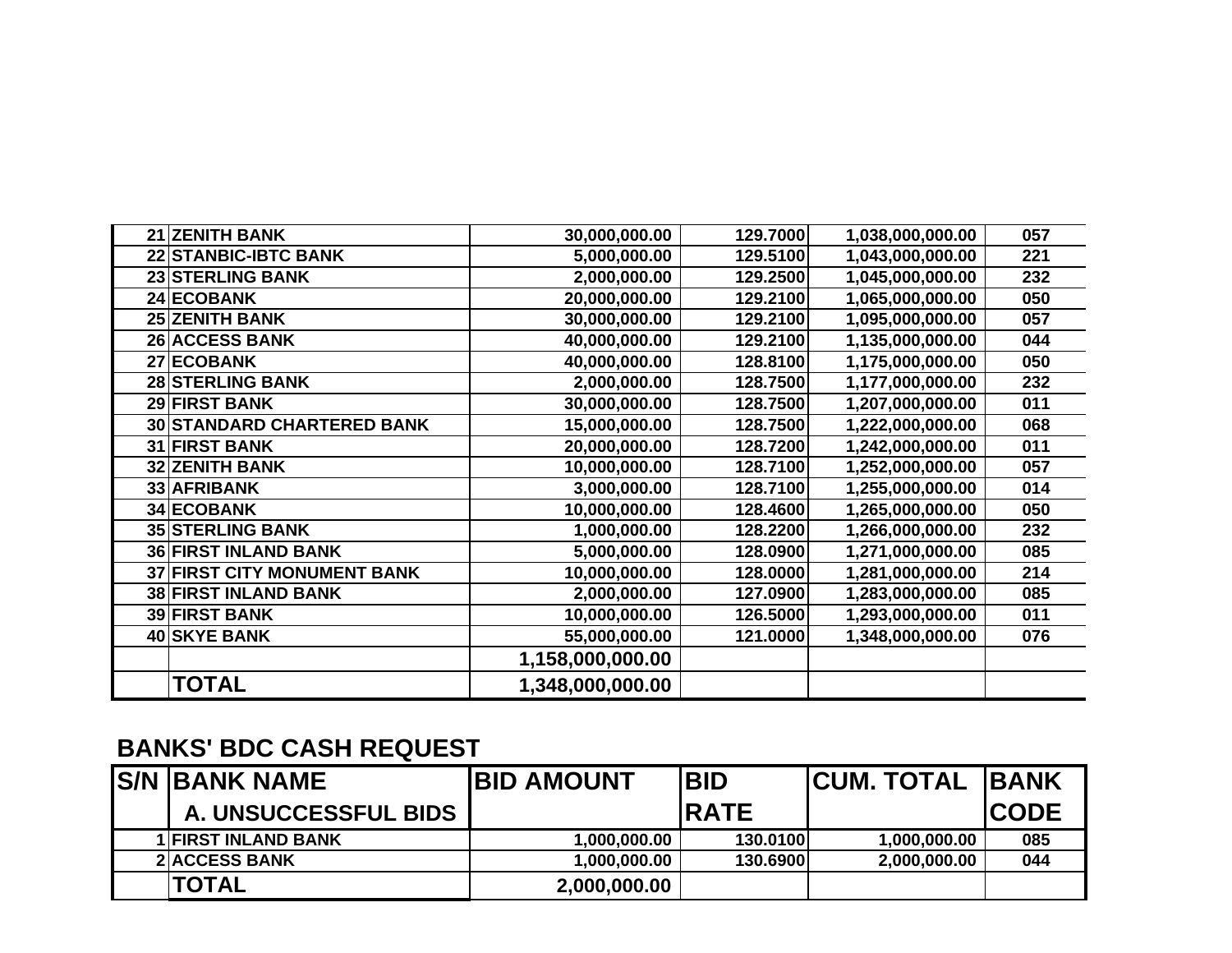## **SUMMARY FOR WDAS NO.93/2008 OF 10TH DECEMBER, 2008**

 **AMOUNT OFFERED US\$200,000,000.00 AMOUNT SOLD AT WDAS US\$190,000,000.00 AMOUNT SOLD AT BDC NIL TOTAL AMOUNT SOLD US\$190,000,000.00 NO. OF PARTICIPATING BANKS 18**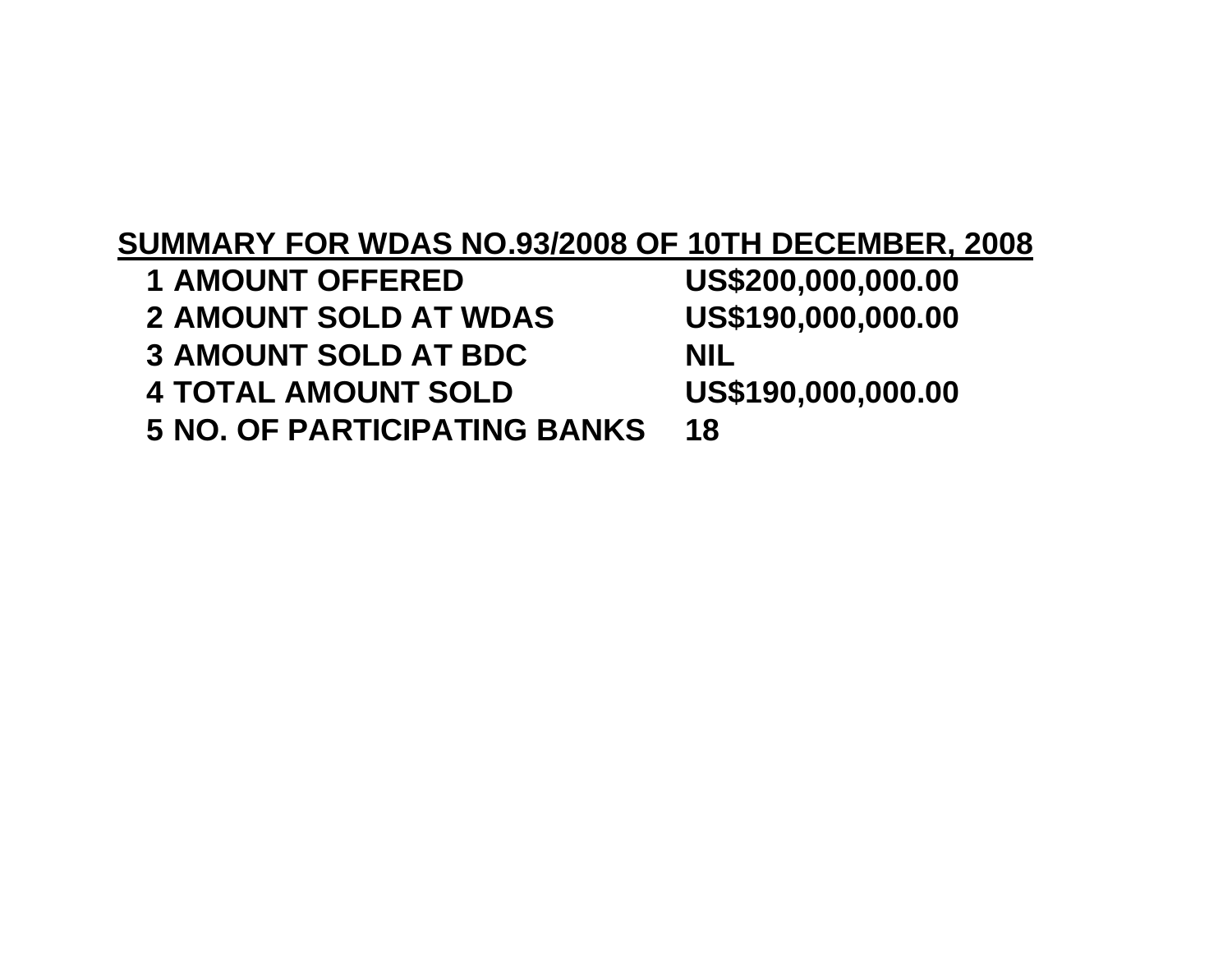| <b>WEIGHTED</b> |  |  |
|-----------------|--|--|
| AVERAGE         |  |  |
| 6.8395          |  |  |
| 3.8967          |  |  |
| 5.8438          |  |  |
| 1.9473          |  |  |
|                 |  |  |
|                 |  |  |
| 3.8929          |  |  |
| 24.3305         |  |  |
| 9.7181          |  |  |
| 4.8405          |  |  |
| 1.9332          |  |  |
| 2.8999          |  |  |
| 1.9322          |  |  |
| 9.6595          |  |  |
| 2.8976          |  |  |
| 0.9651          |  |  |
| 0.2893          |  |  |
| 7.2246          |  |  |
| 2.4075          |  |  |
| 1.4444          |  |  |
| 3.8513          |  |  |
| 0.9625          |  |  |